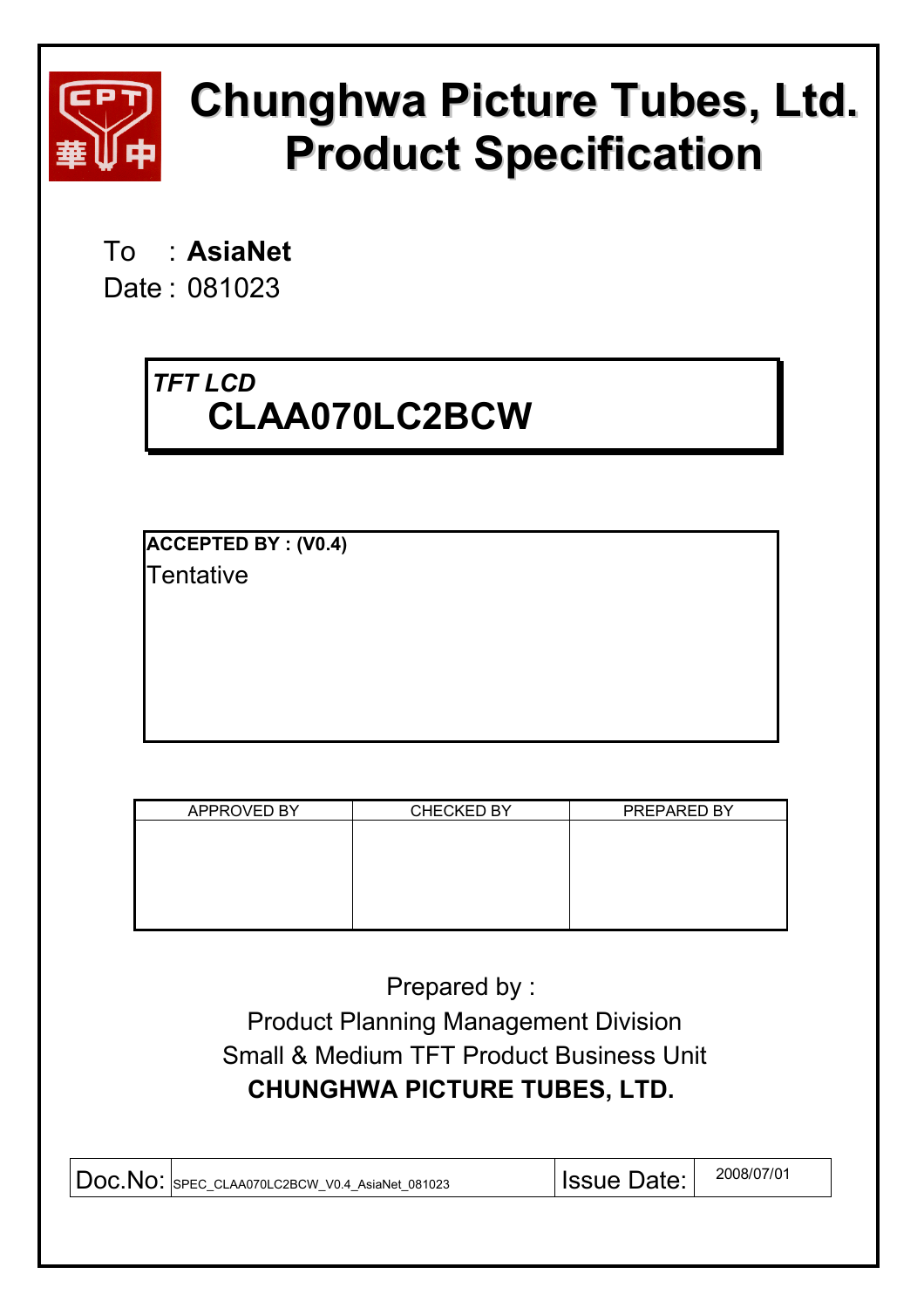## **REVISION STATUS**

| Revision         | Description                                                  |                | Rev. Date  |
|------------------|--------------------------------------------------------------|----------------|------------|
| <b>Notice</b>    |                                                              | Page           |            |
| V <sub>0.0</sub> | First revision (Tentative)                                   |                | 2007/05/18 |
| V <sub>0.1</sub> | Reliability test time change to 1000 hrs                     | 18             | 2007/06/07 |
| V <sub>0.2</sub> | Revise the outline dimension                                 | 4              | 2007/09/03 |
| V <sub>0.2</sub> | Revise figure of LED B/L circuit.                            | 7              | 2007/09/03 |
| V <sub>0.2</sub> | Add figure of Pin assignment.                                | 14             | 2007/09/03 |
| V <sub>0.3</sub> | Revise the conditons of thermal shock and high temp. storage | 16             | 2007/11/21 |
| V0.4             | Revise the Backlight                                         | $\overline{7}$ | 2008/07/01 |
| V <sub>0.4</sub> | Revise the Mechanical Dimension                              | 13             | 2008/07/01 |
|                  |                                                              |                |            |
|                  |                                                              |                |            |
|                  |                                                              |                |            |
|                  |                                                              |                |            |
|                  |                                                              |                |            |
|                  |                                                              |                |            |
|                  |                                                              |                |            |
|                  |                                                              |                |            |
|                  |                                                              |                |            |
|                  |                                                              |                |            |
|                  |                                                              |                |            |
|                  |                                                              |                |            |
|                  |                                                              |                |            |
|                  |                                                              |                |            |
|                  |                                                              |                |            |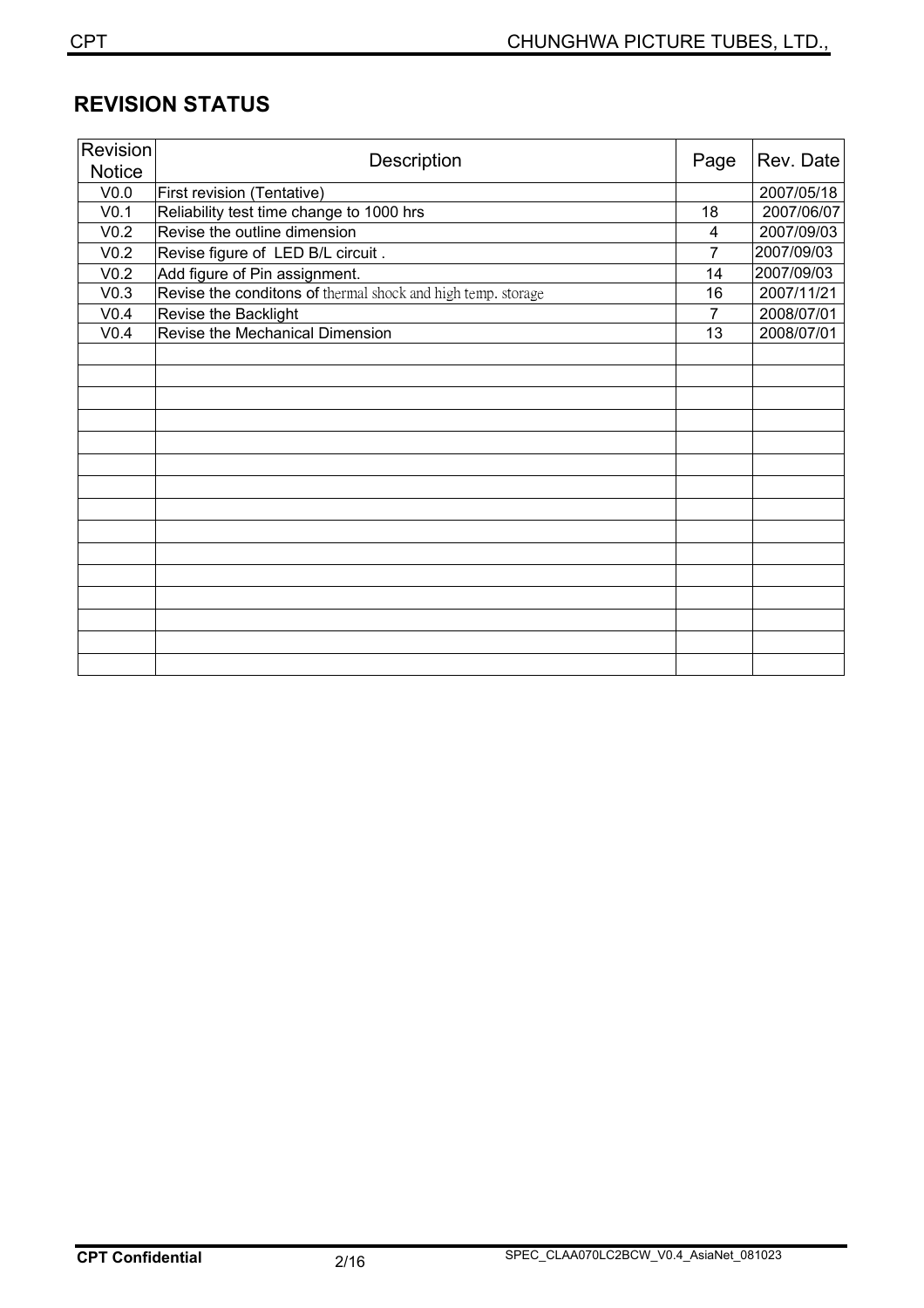## **CONTENTS**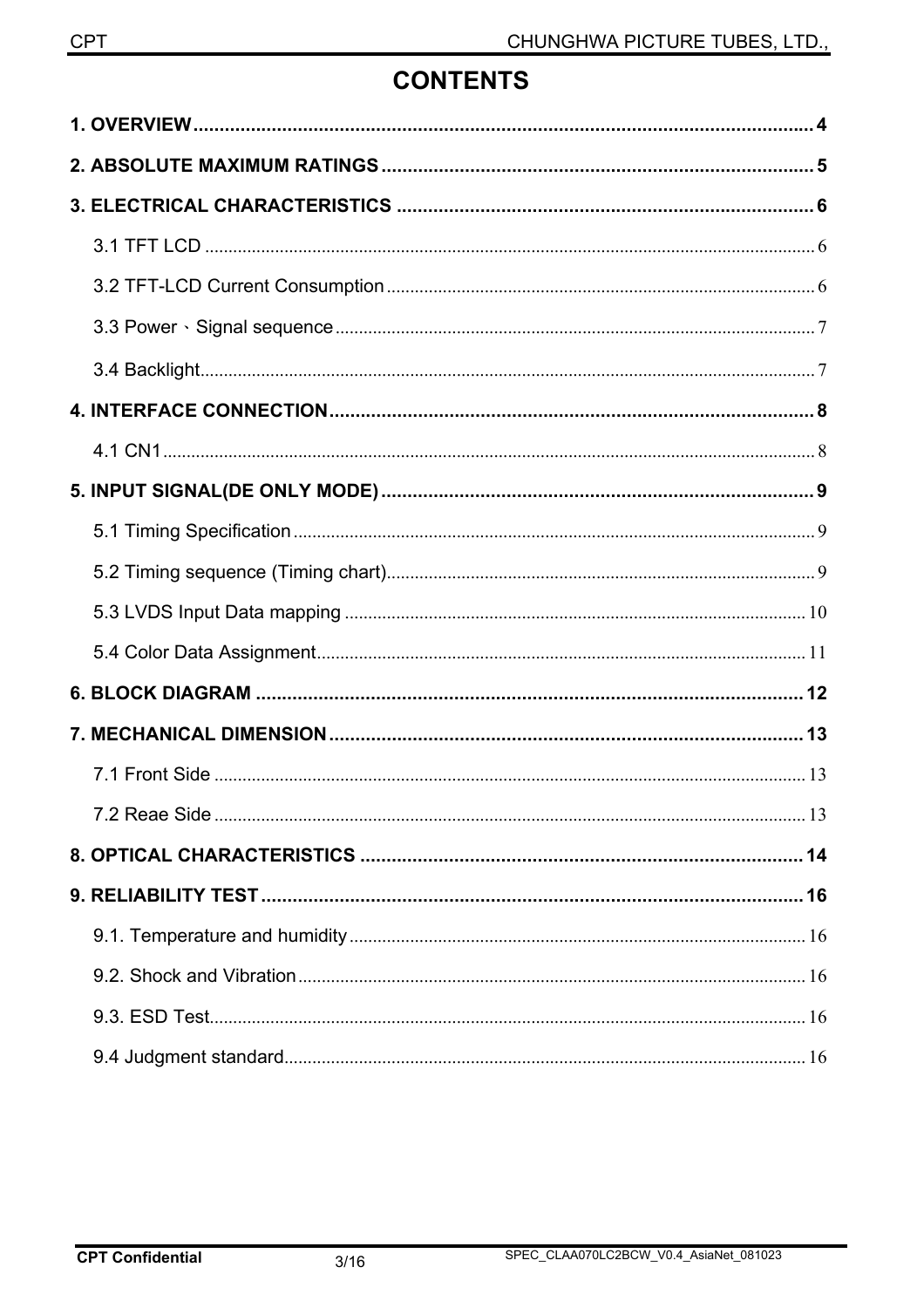## **1. OVERVIEW**

CLAA070LC2BCW is 17.67cm ( 7") color TFT-LCD(Thin Film Transistor Liquid Crystal Display ) module. Composed of LCD panel,driver ICs,control circuit,and LED backlight.

The 7.0"screen produces a high resolution image that is composed of 800×480 pixel elements in a stripe arrangement.Display 262K colors by 6 Bit R.G.B signal input.

General specifications are summarized in the following table :

| <b>ITEM</b>                        | <b>SPECIFICATION</b>                       |
|------------------------------------|--------------------------------------------|
| Display Area (mm)                  | 152.4(W)×91.44(H)                          |
| Number of Pixels                   | 800(H)×3(RGB)×480(V)                       |
| Pixel Pitch (mm)                   | $0.1905(H) \times 0.1905(V)$               |
| <b>Color Pixel Arrangement</b>     | <b>RGB</b> vertical stripe                 |
| Display Mode                       | Normally white                             |
| Number of colors                   | 262,144                                    |
| <b>Viewing Direction</b>           | 6 o'clock                                  |
| Response Time (Tr+Tf)              | 20ms                                       |
| Brightness( $cd/m2$ )              | 500nit(typ)                                |
| Viewing Angle(BL on, $CR \ge 10$ ) | 140 degree(H) , 110 degree(V)              |
| Electrical Interface(data)         | <b>LVDS</b>                                |
| Power consumption                  | 2.9W(Typ)                                  |
| Outline Dimension(in mm)           | 163.9(W)×103.95(H)×7.95(D)(with component) |
| Weight(g)                          | TBD                                        |
| <b>BL</b> unit                     | LED                                        |
| <b>Surface Treament</b>            | Anti-Glare, Hardness: 3H                   |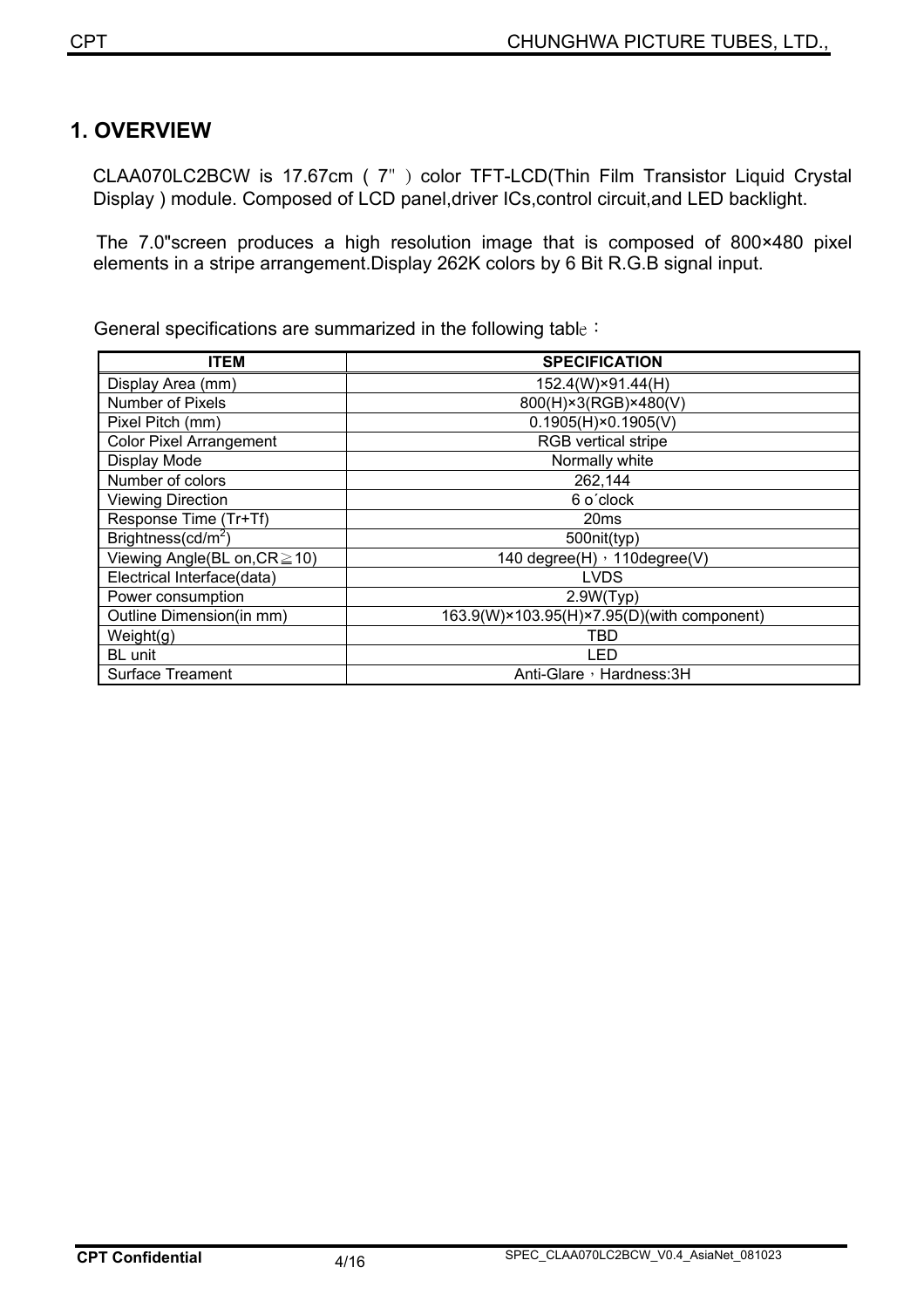## **2. ABSOLUTE MAXIMUM RATINGS**

| <b>Item</b>                     | Symbol               | Min.   | Max.      | <b>Unit</b> | <b>Note</b> |  |
|---------------------------------|----------------------|--------|-----------|-------------|-------------|--|
| Input Voltage                   | Vcc                  | $-0.3$ | 4.0       |             |             |  |
|                                 | $RxINO+ \sim RxIN2+$ |        |           |             |             |  |
| Signal Input Voltage            | RxIN0- ~ RxIN2-      | $-0.3$ | $Vcc+0.3$ | v           |             |  |
|                                 | Rx CLK IN +/-        |        |           |             |             |  |
|                                 | <b>VESDc</b>         | $-200$ | $+200$    |             | [Note1]     |  |
| <b>Static Electricity</b>       | VESDm                | -15K   | $+15K$    |             |             |  |
| <b>ICC Rush Current</b>         | <b>IRUSH</b>         |        |           | A           | [Note2]     |  |
| Forward Current (per LED)       | lf                   |        | 30        | mA          |             |  |
| Reverse Voltage (per LED)       | VR                   |        | 5         | v           |             |  |
| Pulse forward current (per LED) | Ifp                  |        | 100       | mA          | 【Note3】     |  |

#### [Note1]

Test Condition: IEC 61000-4-2 ,

VESDc : Contact discharge to input connector

VESDm: Discontact discharge to module

#### [Note2]

Control signal:High(+3.3V)
iLow(GND)

Supply Voltage of rising time should be from R3 and C2 tune to 550 us.



**[Note3]** If  $p$  Conditions : Pulse Width  $\leq$  10 msec and Duty  $\leq$  1/10  $\circ$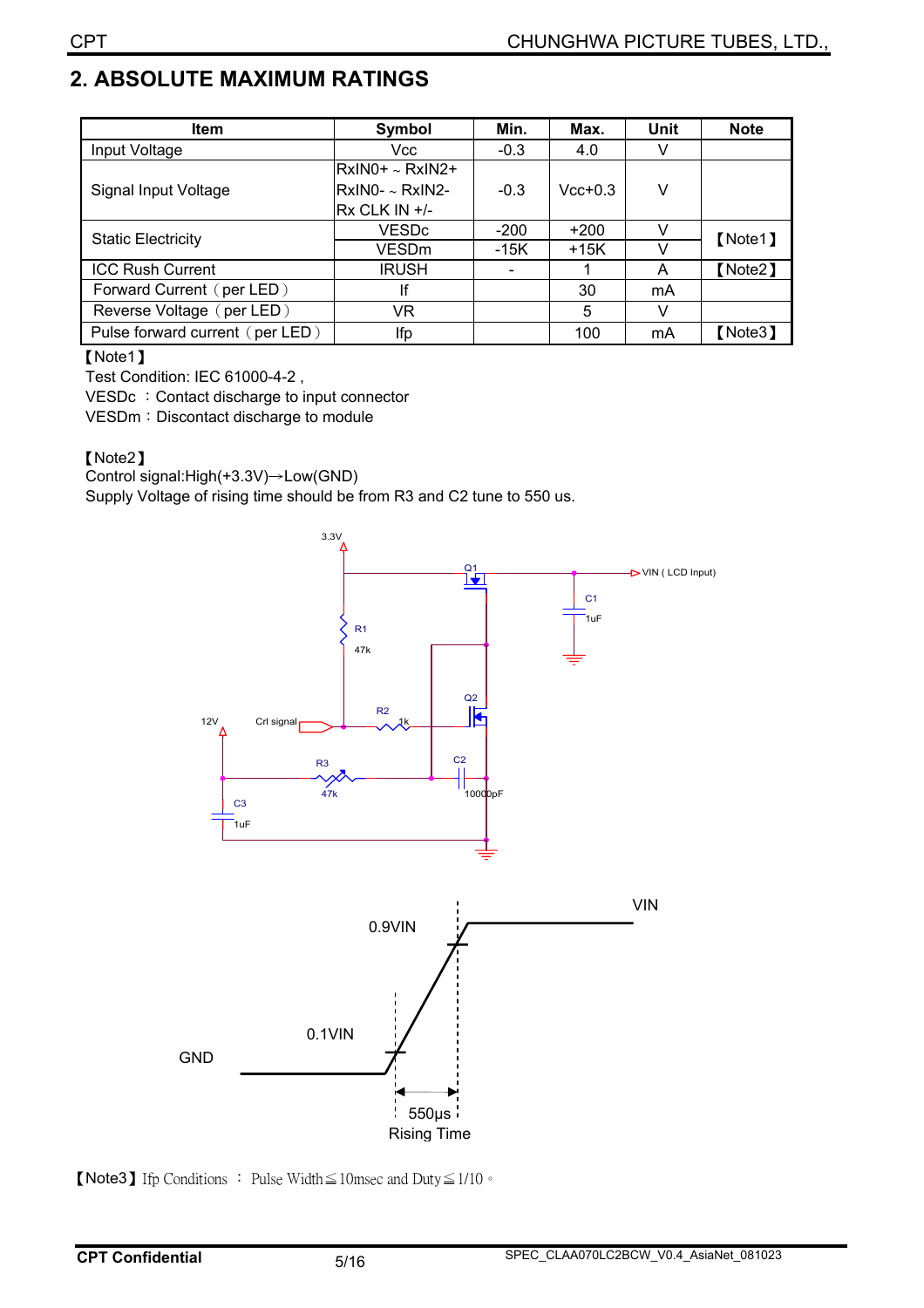#### **3. ELECTRICAL CHARACTERISTICS**  3.1 TFT LCD

|                                         |                            |            |      |     |                |             | Ta= $25^{\circ}$ C |
|-----------------------------------------|----------------------------|------------|------|-----|----------------|-------------|--------------------|
| <b>Item</b>                             |                            | Symbol     | Min. | Typ | Max.           | <b>Unit</b> | <b>Note</b>        |
| Power Supply Voltage For LCD            |                            | <b>VCC</b> | 3.0  | 3.3 | 3.6            | V           | [Note1]            |
| Logic Input Voltage<br>$(LVDS:IN+,IN-)$ | Input Voltage              | VIN        | 0    |     | <b>VCC</b>     | v           | [Note2]            |
|                                         | Common Mode Voltage        | VCM        | 1.08 | 1.2 | 1.32           | v           | [Note2]            |
|                                         | Differential Input Voltage | <b>VID</b> | 250  | 350 | 450            | mV          | [Note2]            |
|                                         | Threshold Voltage(high)    | VTH        |      |     | 100            | mV          | [Note2]            |
|                                         |                            |            |      |     |                |             | $VCM=+1.2V$        |
|                                         | Threshold Voltage(low)     | VTL        | -100 |     | $\blacksquare$ | mV          | [Note2]            |

[Note1] VCC –dip codition:

1) When 2.7  $V \leq VCC < 3.0V \cdot td \leq 10ms$ .

2) VCC $>3.0V$ <sup>,</sup> VCC-dip condition should be same as VCC-turn-on condition.



#### [Note2] LVDS signal



#### 3.2 TFT-LCD Current Consumption

| Item                    | `vmboi :      | Min                      | vpe | Max | .<br>Unit | <b>Notes</b> |
|-------------------------|---------------|--------------------------|-----|-----|-----------|--------------|
| ∵current<br>power<br>└─ | $\sim$<br>.uu | $\overline{\phantom{a}}$ | 150 | 200 | mА        | ∡Note1 ∡     |

#### [Note1]

Typical: Under 64 gray pattern Maximum: Under black pattern



(a)64 Gray Pattern



(b)Black Pattern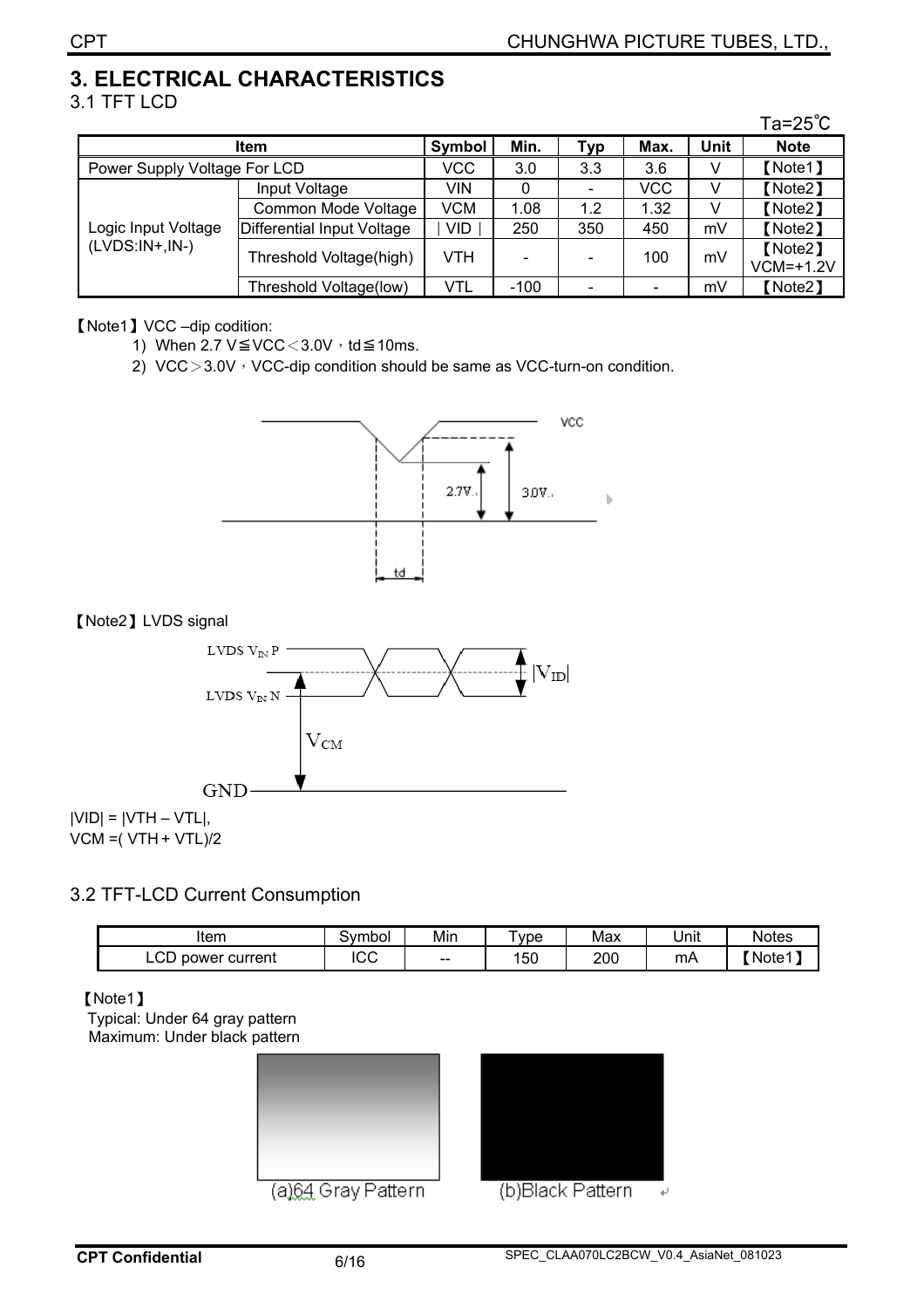3.3 Power Signal sequence

| t1≦10ms                | 1 sec≦t5     |
|------------------------|--------------|
| $0 \leq t2 \leq 50$ ms | 200 $ms$ ≤t6 |
| $0<$ t3 $\leq$ 50 ms   | 200 $ms$ ≤t7 |
| $0<$ t4 $\leq$ 10ms    |              |



Data: RGB DATA, DCLK, DENA

#### 3.4 Backlight

Ta=25℃

| <b>Item</b>       | <b>Symbol</b> | Min.  | тур  | Max.   | Unit | <b>Note</b> |
|-------------------|---------------|-------|------|--------|------|-------------|
| LED current       |               | $- -$ | 100  | $- -$  | mA   | [Note 1, 2] |
| LED voltage       |               | 18    | 19.5 | (21.6) |      | [Note 1, 2] |
| Power consumption | WL            | $- -$ | 1.95 | (2.13) | W    | [Note1, 2]  |

**[Note1] LED B/L circuit**, If=100mA, A: Anode, K: Cathode.



[Note2] We suggest using the constant current control, IL=100mA,to avoid the leakage light and brightness quality issue.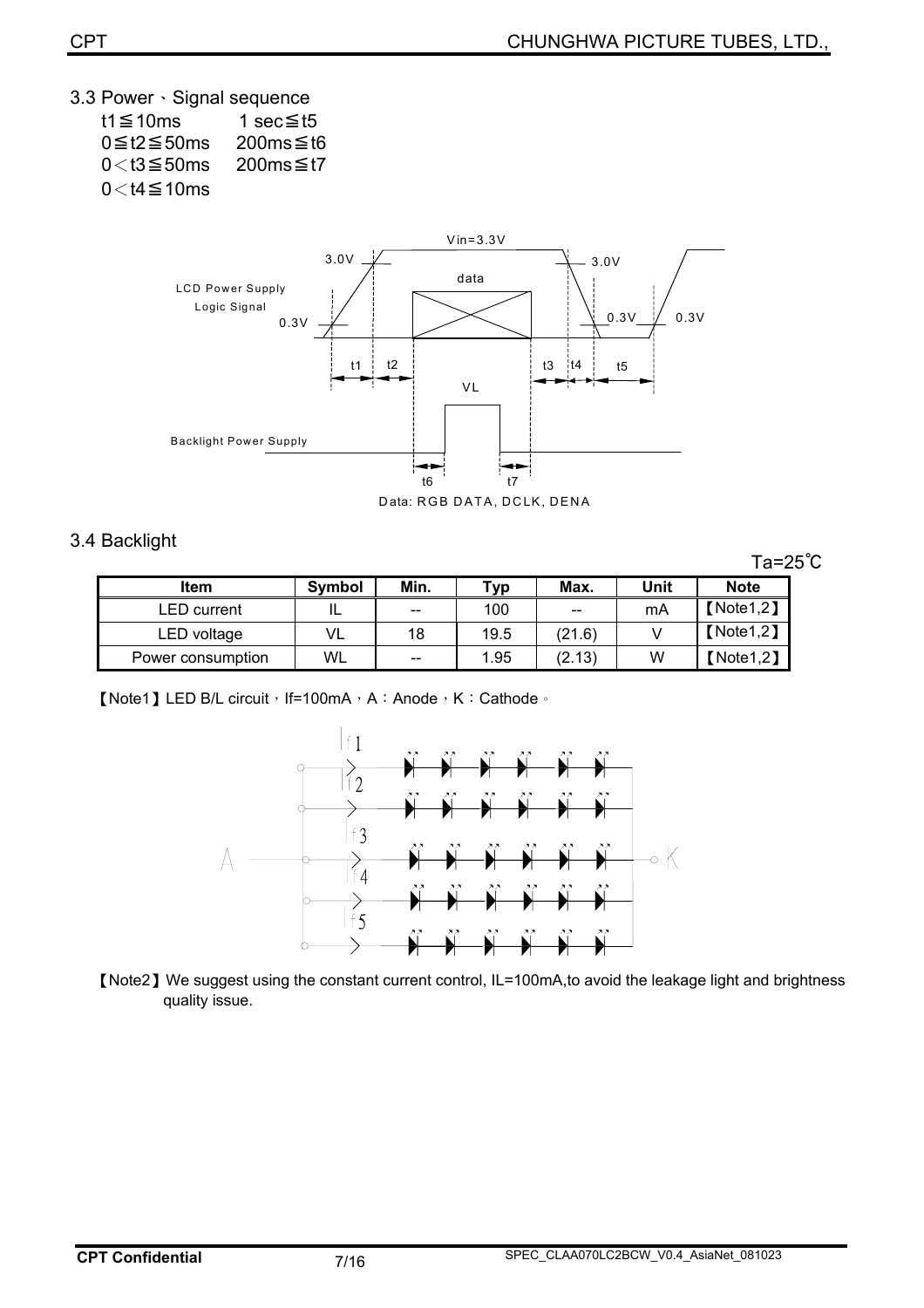## **4. INTERFACE CONNECTION**

#### 4.1 CN1: Connector type: STARCONN 093F30-B0B01A

| Pin NO.         | <b>SYMBOL</b>          | <b>DESCRIPTION</b>                      |
|-----------------|------------------------|-----------------------------------------|
|                 | <b>AVSS</b>            | Power Ground                            |
| $\overline{2}$  | <b>VCC</b>             | Power Supply for Digital circuit        |
| $\overline{3}$  | <b>VCC</b>             | Power Supply for Digital circuit        |
| 4               | <b>NC</b>              | <b>NC</b>                               |
| 5               | $\overline{\text{NC}}$ | $\overline{\text{NC}}$                  |
| $\overline{6}$  | <b>NC</b>              | <b>NC</b>                               |
| $\overline{7}$  | <b>AVSS</b>            | Power Ground                            |
| 8               | RXIN0-                 | Negative LVDS differential data inputs  |
| 9               | RXIN0+                 | Positive LVDS differential data inputs  |
| 10              | <b>AVSS</b>            | Power Ground                            |
| 11              | RXIN1-                 | Negative LVDS differential data inputs  |
| 12              | RXIN1+                 | Positive LVDS differential data inputs  |
| $\overline{13}$ | <b>AVSS</b>            | Power Ground                            |
| 14              | RXIN2-                 | Negative LVDS differential data inputs  |
| 15              | RXIN2+                 | Positive LVDS differential data inputs  |
| $\overline{16}$ | <b>AVSS</b>            | Power Ground                            |
| 17              | RXCLK-                 | Negative LVDS differential clock inputs |
| 18              | RXCLK+                 | Positive LVDS differential clock inputs |
| 19              | <b>AVSS</b>            | Power Ground                            |
| 20              | <b>NC</b>              | <b>NC</b>                               |
| 21              | $\overline{\text{NC}}$ | $\overline{\text{NC}}$                  |
| 22              | <b>AVSS</b>            | Power Ground                            |
| $\overline{23}$ | <b>NC</b>              | <b>NC</b>                               |
| 24              | <b>NC</b>              | <b>NC</b>                               |
| $\overline{25}$ | $\overline{\text{NC}}$ | $\overline{\text{NC}}$                  |
| 26              | $\overline{\text{NC}}$ | $\overline{\text{NC}}$                  |
| $\overline{27}$ | <b>NC</b>              | <b>NC</b>                               |
| 28              | <b>AVSS</b>            | Power Ground                            |
| $\overline{29}$ | $\overline{\text{NC}}$ | <b>NC</b>                               |
| $\overline{30}$ | <b>NC</b>              | $\overline{\text{NC}}$                  |

Note1: GND Pin must ground contact  $\cdot$  can not be floating.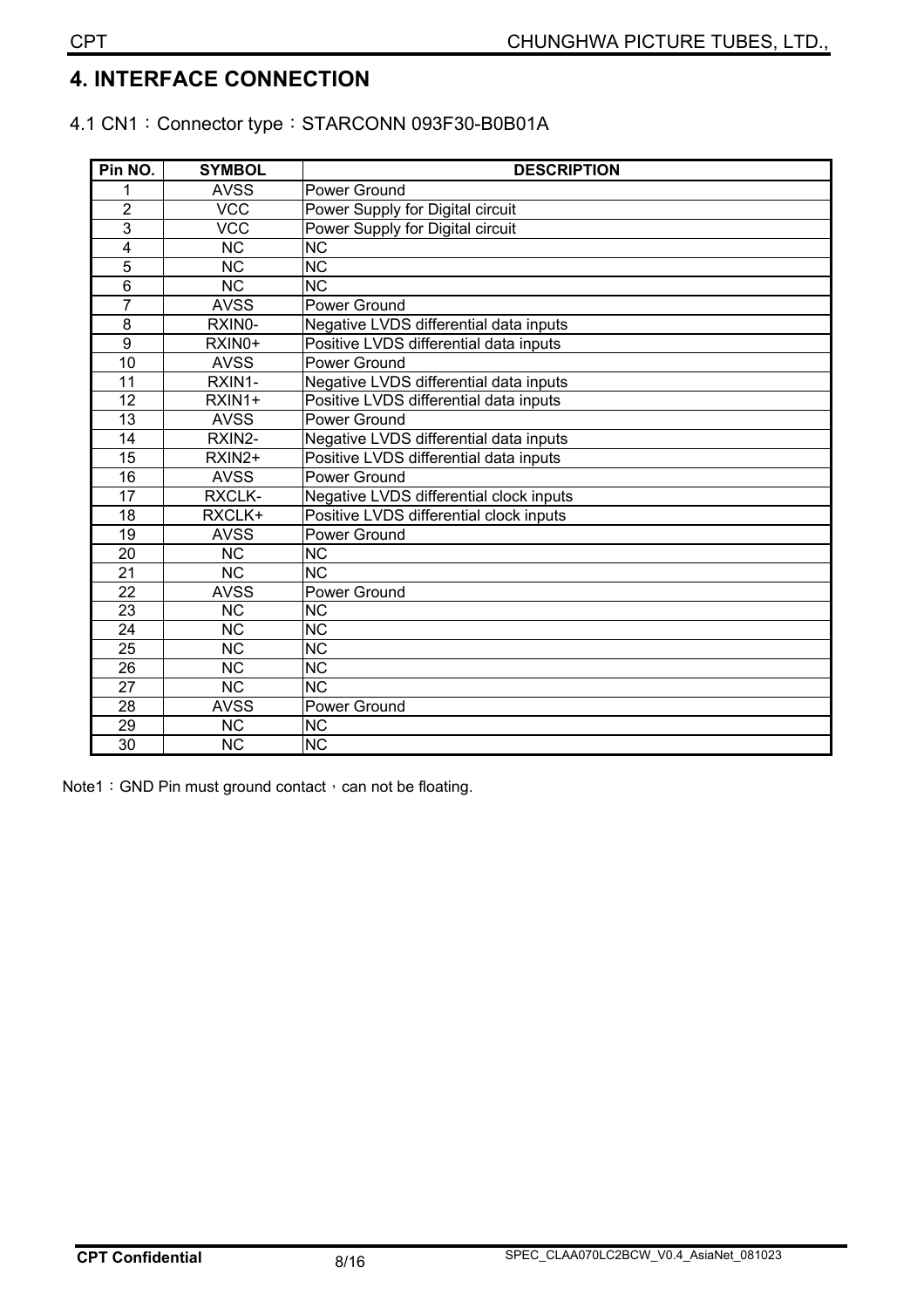## **5. INPUT SIGNAL(DE ONLY MODE)**

|             | <b>Typ</b>           | <b>Max</b>                   | <b>Unit</b>     |     |     |     |             |
|-------------|----------------------|------------------------------|-----------------|-----|-----|-----|-------------|
|             | <b>CLK Frequency</b> |                              |                 | 25  | 27  | 32  | <b>MHz</b>  |
|             |                      | Horizontal total Time        | łн              | 850 | 900 | 950 | tCLK        |
| <b>DENA</b> | <b>Horizontal</b>    | Horizontal effective Time    | t <sub>на</sub> | 800 | 800 | 800 | <b>tCLK</b> |
|             |                      | <b>Horizontal Blank Time</b> | t <sub>нв</sub> | 50  | 100 | 150 | <b>tCLK</b> |
|             |                      | Frame                        | fV              | 55  | 60  | 65  | Hz          |
|             | Vertical             | Vertical total Time          | ī۷              | 490 | 500 | 520 | tμ          |
|             |                      | Vertical effectiveTime       | t <sub>VA</sub> | 480 | 480 | 480 | tн          |
|             |                      | <b>Vertical Blank Time</b>   | t <sub>∨B</sub> | 10  | 20  | 40  | tн          |

#### 5.1 Timing Specification

#### 5.2 Timing sequence (Timing chart) 5.2.1 Horizontal Timing Sequence

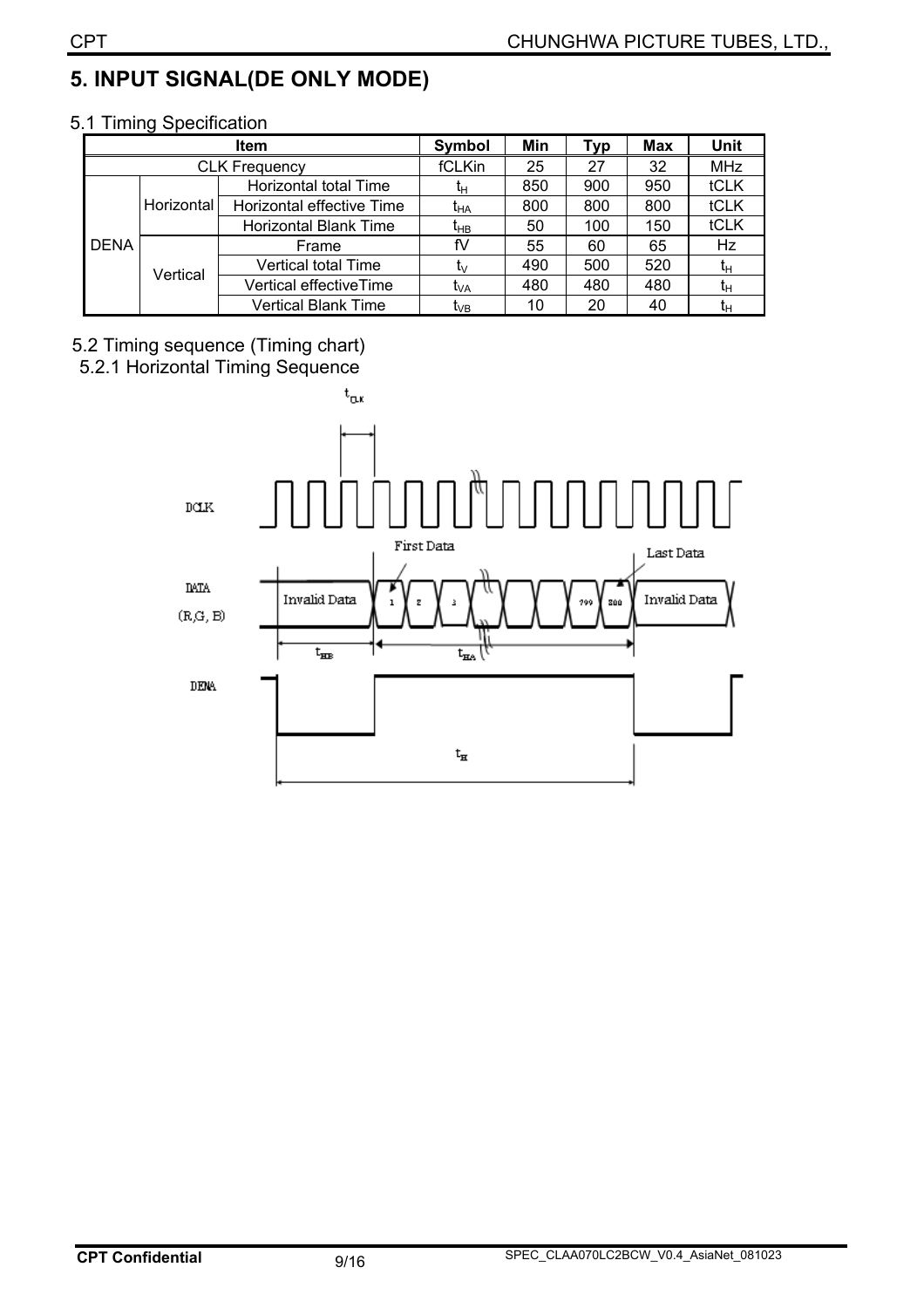#### 5.2.2 Vertical Timing Sequence



#### 5.3 LVDS Input Data mapping

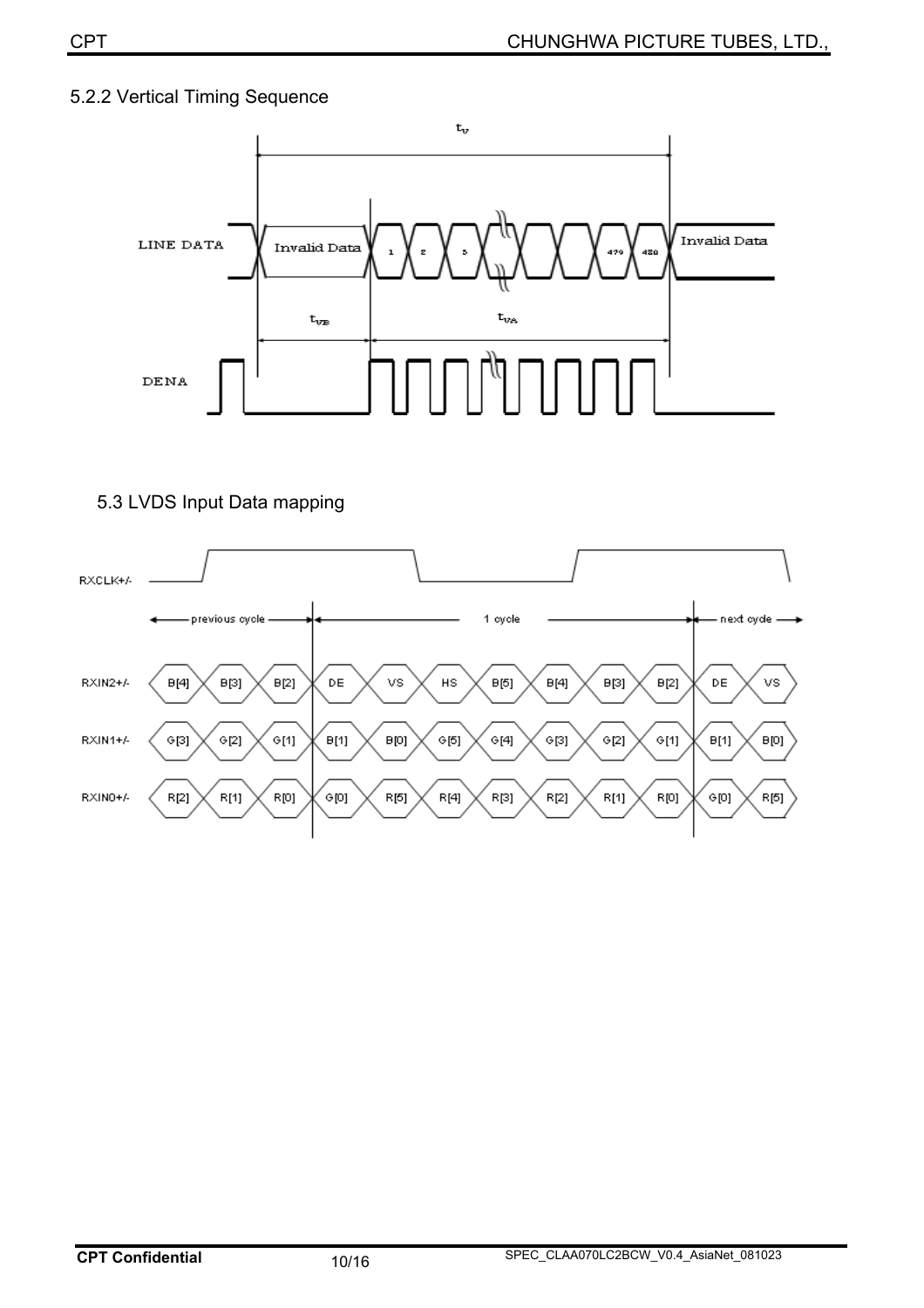#### 5.4 Color Data Assignment

| <b>COLOR</b> | <b>INPUT</b>    | R DATA         |                |                |                | <b>G DATA</b>  |                |                  |                | <b>B DATA</b>  |                |                |                |              |                |                |                |             |                |
|--------------|-----------------|----------------|----------------|----------------|----------------|----------------|----------------|------------------|----------------|----------------|----------------|----------------|----------------|--------------|----------------|----------------|----------------|-------------|----------------|
|              | <b>DATA</b>     | R <sub>5</sub> | R <sub>4</sub> | R <sub>3</sub> | R2             | R1             | R <sub>0</sub> | G <sub>5</sub>   | G <sub>4</sub> | G <sub>3</sub> | G <sub>2</sub> | G <sub>1</sub> | G <sub>0</sub> | <b>B5</b>    | <b>B4</b>      | B <sub>3</sub> | <b>B2</b>      | <b>B1</b>   | B <sub>0</sub> |
|              |                 | <b>MSB</b>     |                |                |                |                | <b>LSB</b>     | <b>MSB</b>       |                |                |                |                | <b>LSB</b>     | <b>MSB</b>   |                |                |                |             | <b>LSB</b>     |
|              | <b>BLACK</b>    | 0              | 0              | $\mathbf 0$    | $\mathbf 0$    | $\overline{0}$ | $\mathbf 0$    | $\mathbf 0$      | $\mathbf 0$    | 0              | $\mathbf 0$    | 0              | 0              | $\mathbf 0$  | 0              | 0              | $\mathbf 0$    | 0           | $\mathbf 0$    |
|              | RED(63)         | 1              | 1              | 1              | 1              | 1              | 1              | 0                | 0              | 0              | 0              | 0              | 0              | 0            | 0              | 0              | 0              | 0           | 0              |
| <b>BASIC</b> | GREEN(63)       | 0              | $\mathbf 0$    | $\Omega$       | $\overline{0}$ | 0              | $\mathbf 0$    | $\mathbf 1$      | $\mathbf{1}$   | $\mathbf{1}$   | $\mathbf{1}$   | $\mathbf{1}$   | $\mathbf{1}$   | $\mathbf 0$  | $\overline{0}$ | $\overline{0}$ | $\mathbf 0$    | $\Omega$    | $\pmb{0}$      |
|              | COLOR BLUE(63)  | 0              | 0              | $\mathbf 0$    | $\mathbf 0$    | 0              | $\mathbf 0$    | 0                | $\mathbf 0$    | 0              | $\mathbf 0$    | $\Omega$       | 0              | $\mathbf{1}$ | $\mathbf{1}$   | 1              | $\mathbf{1}$   | 1           | $\mathbf 1$    |
|              | <b>CYAN</b>     | $\mathbf 0$    | $\mathbf 0$    | $\mathbf 0$    | $\mathbf 0$    | 0              | $\pmb{0}$      | $\mathbf 1$      | $\mathbf 1$    | 1              | 1              | 1              | $\mathbf{1}$   | 1            | $\mathbf{1}$   | 1              | $\mathbf{1}$   | 1           | $\mathbf 1$    |
|              | <b>MAGENTA</b>  | 1              | 1              | 1              | 1              | $\mathbf{1}$   | 1              | $\mathbf 0$      | 0              | $\mathbf 0$    | $\mathbf 0$    | 0              | 0              | 1            | 1              | 1              | $\mathbf{1}$   | 1           | $\mathbf 1$    |
|              | <b>YELLOW</b>   | 1              | 1              | $\mathbf{1}$   | $\mathbf{1}$   | $\mathbf{1}$   | 1              | $\mathbf 1$      | $\mathbf{1}$   | $\mathbf{1}$   | 1              | $\mathbf{1}$   | $\mathbf{1}$   | $\mathbf 0$  | $\mathbf 0$    | $\mathbf 0$    | $\mathbf 0$    | 0           | $\mathbf 0$    |
|              | <b>WHITE</b>    | 1              | 1              | 1              | $\overline{1}$ | 1              | 1              | 1                | $\mathbf{1}$   | 1              | $\mathbf{1}$   | 1              | 1              | 1            | 1              | 1              | $\mathbf{1}$   | 1           | 1              |
|              | RED(0)          | $\mathbf 0$    | 0              | $\mathbf 0$    | $\mathbf 0$    | $\pmb{0}$      | $\mathbf 0$    | $\pmb{0}$        | 0              | $\mathbf 0$    | $\mathbf 0$    | 0              | 0              | $\mathbf 0$  | $\mathbf 0$    | $\mathbf 0$    | $\mathbf 0$    | 0           | $\mathbf 0$    |
|              | RED(1)          | $\mathbf 0$    | 0              | $\mathbf 0$    | $\mathbf 0$    | 0              | 1              | $\boldsymbol{0}$ | $\mathbf 0$    | $\mathbf 0$    | $\mathbf 0$    | 0              | $\mathbf 0$    | $\mathbf 0$  | $\mathbf 0$    | $\mathbf 0$    | $\mathbf 0$    | 0           | 0              |
|              | RED(2)          | $\mathbf 0$    | $\mathbf 0$    | $\mathbf 0$    | $\mathbf 0$    | 1              | $\mathbf 0$    | $\mathbf 0$      | $\mathbf 0$    | $\mathbf 0$    | $\mathbf 0$    | $\mathbf 0$    | 0              | $\mathbf 0$  | $\mathbf 0$    | $\mathbf 0$    | $\mathbf 0$    | 0           | $\mathbf 0$    |
| <b>RED</b>   |                 |                |                |                |                |                |                |                  |                |                |                |                |                |              |                |                |                |             |                |
|              |                 |                |                |                |                |                |                |                  |                |                |                |                |                |              |                |                |                |             |                |
|              | <b>RED(62)</b>  | $\mathbf{1}$   | 1              | $\mathbf{1}$   | $\mathbf{1}$   | $\mathbf{1}$   | $\mathbf 0$    | $\mathbf 0$      | $\mathbf 0$    | $\mathbf 0$    | $\mathbf 0$    | $\mathbf 0$    | 0              | $\mathbf 0$  | $\mathbf 0$    | $\mathbf 0$    | $\mathbf 0$    | $\mathbf 0$ | $\mathbf 0$    |
|              | <b>RED(63)</b>  | 1              | 1              | 1              | 1              | 1              | 1              | $\mathbf 0$      | 0              | $\mathbf 0$    | $\mathbf 0$    | $\mathbf 0$    | 0              | $\mathbf 0$  | $\pmb{0}$      | $\mathbf 0$    | $\mathbf 0$    | $\mathbf 0$ | $\mathbf 0$    |
|              | GREEN(0)        | 0              | 0              | 0              | $\mathbf 0$    | 0              | $\mathbf 0$    | $\mathbf 0$      | $\mathbf 0$    | 0              | $\mathbf 0$    | 0              | $\mathbf 0$    | $\mathbf 0$  | 0              | $\overline{0}$ | $\mathbf 0$    | 0           | $\mathbf 0$    |
|              | GREEN(1)        | $\mathbf 0$    | 0              | 0              | 0              | 0              | $\mathbf 0$    | $\pmb{0}$        | 0              | 0              | 0              | $\mathbf 0$    | $\mathbf{1}$   | $\mathbf 0$  | $\overline{0}$ | 0              | 0              | 0           | $\mathbf 0$    |
|              | GREEN(2)        | 0              | 0              | 0              | $\overline{0}$ | 0              | $\mathbf 0$    | $\overline{0}$   | 0              | 0              | $\mathbf 0$    | 1              | 0              | $\mathbf 0$  | $\overline{0}$ | 0              | $\mathbf 0$    | 0           | 0              |
| <b>GREEN</b> |                 |                |                |                |                |                |                |                  |                |                |                |                |                |              |                |                |                |             |                |
|              |                 |                |                |                |                |                |                |                  |                |                |                |                |                |              |                |                |                |             |                |
|              | GREEN(62)       | $\pmb{0}$      | 0              | $\mathbf 0$    | $\mathbf 0$    | 0              | $\pmb{0}$      | $\mathbf{1}$     | $\mathbf{1}$   | $\mathbf 1$    | $\mathbf{1}$   | $\mathbf{1}$   | 0              | $\mathbf 0$  | $\pmb{0}$      | $\pmb{0}$      | $\mathbf 0$    | $\mathbf 0$ | $\pmb{0}$      |
|              | GREEN(63)       | 0              | 0              | 0              | $\mathbf 0$    | 0              | $\mathbf 0$    | 1                | 1              | 1              | 1              | 1              | 1              | 0            | 0              | $\mathbf 0$    | $\mathbf 0$    | 0           | 0              |
|              | BLUE(0)         | 0              | $\mathbf 0$    | $\mathbf 0$    | $\mathbf 0$    | 0              | $\overline{0}$ | $\pmb{0}$        | $\mathbf 0$    | 0              | $\mathbf 0$    | $\Omega$       | 0              | $\mathbf 0$  | $\overline{0}$ | $\mathbf 0$    | $\overline{0}$ | $\Omega$    | $\pmb{0}$      |
|              | BLUE(1)         | 0              | $\overline{0}$ | 0              | $\mathbf 0$    | 0              | $\mathbf 0$    | $\pmb{0}$        | $\mathbf 0$    | $\overline{0}$ | $\mathbf 0$    | $\mathbf 0$    | 0              | $\mathbf 0$  | $\mathbf 0$    | 0              | $\mathbf 0$    | 0           | $\mathbf 1$    |
|              | BLUE(2)         | 0              | $\mathbf 0$    | $\mathbf 0$    | $\mathbf 0$    | 0              | $\mathbf 0$    | $\boldsymbol{0}$ | 0              | $\mathbf 0$    | $\mathbf 0$    | $\mathbf 0$    | $\mathbf 0$    | $\mathbf 0$  | $\mathbf 0$    | $\mathbf 0$    | $\mathbf 0$    | 1           | $\mathbf 0$    |
| <b>BLUE</b>  |                 |                |                |                |                |                |                |                  |                |                |                |                |                |              |                |                |                |             |                |
|              |                 |                |                |                |                |                |                |                  |                |                |                |                |                |              |                |                |                |             |                |
|              | <b>BLUE(62)</b> | $\mathbf 0$    | 0              | $\mathbf 0$    | $\mathbf 0$    | $\mathbf 0$    | $\mathbf 0$    | $\mathbf 0$      | 0              | $\mathbf 0$    | $\mathbf 0$    | $\mathbf 0$    | 0              | $\mathbf{1}$ | 1              | 1              | $\mathbf{1}$   | 1           | 0              |
|              | BLUE(63)        | 0              | $\overline{0}$ | 0              | 0              | 0              | 0              | 0                | $\overline{0}$ | 0              | $\mathbf 0$    | $\mathbf 0$    | $\overline{0}$ | 1            | 1              | 1              | 1              | 1           | 1              |

[Note] (1) Definition of Gray Scale ,color(n): n is series of Gray Scale The more n value is, the bright Gray Scale.

(2)Data:1-High,0-Low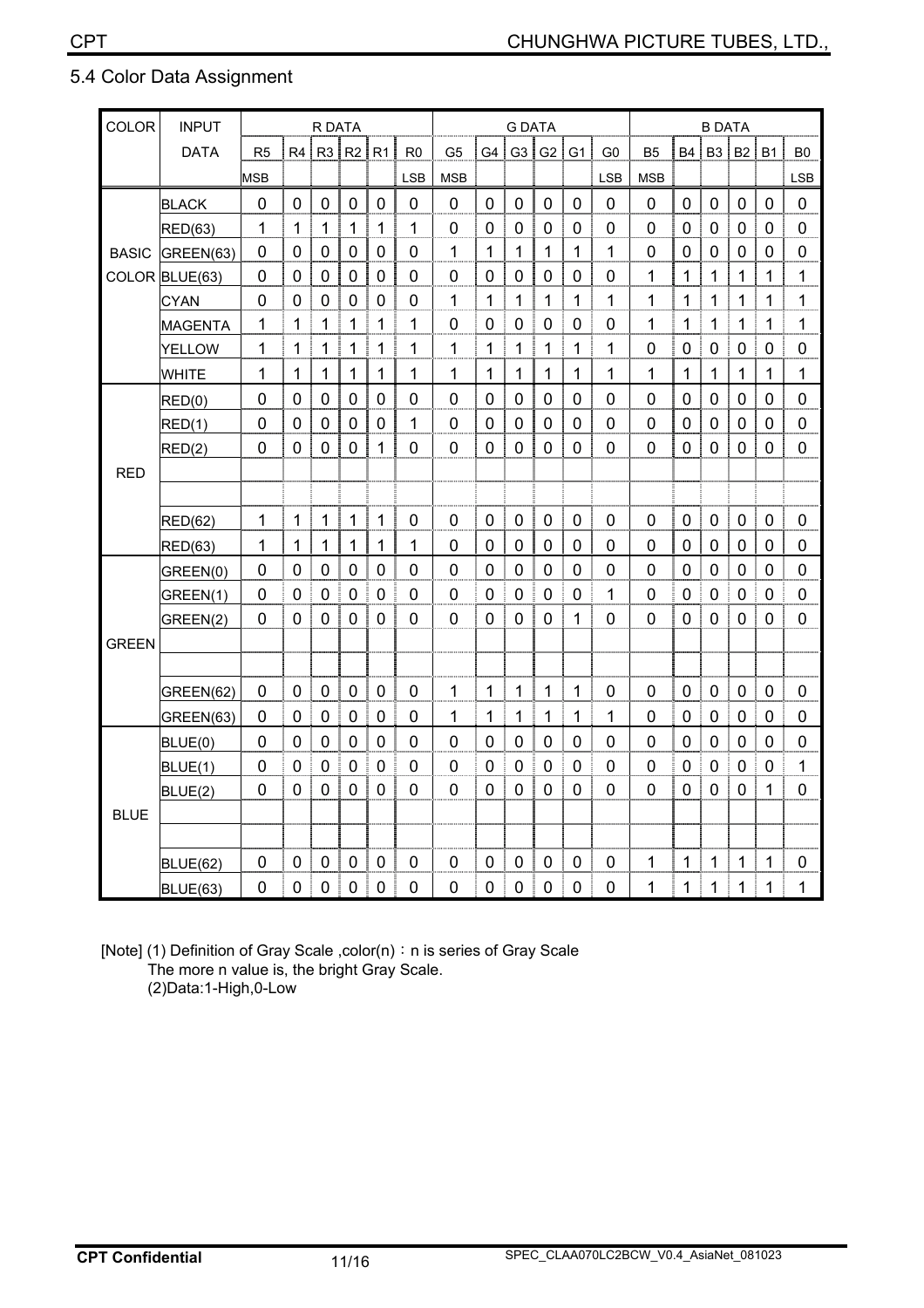## **6. BLOCK DIAGRAM**

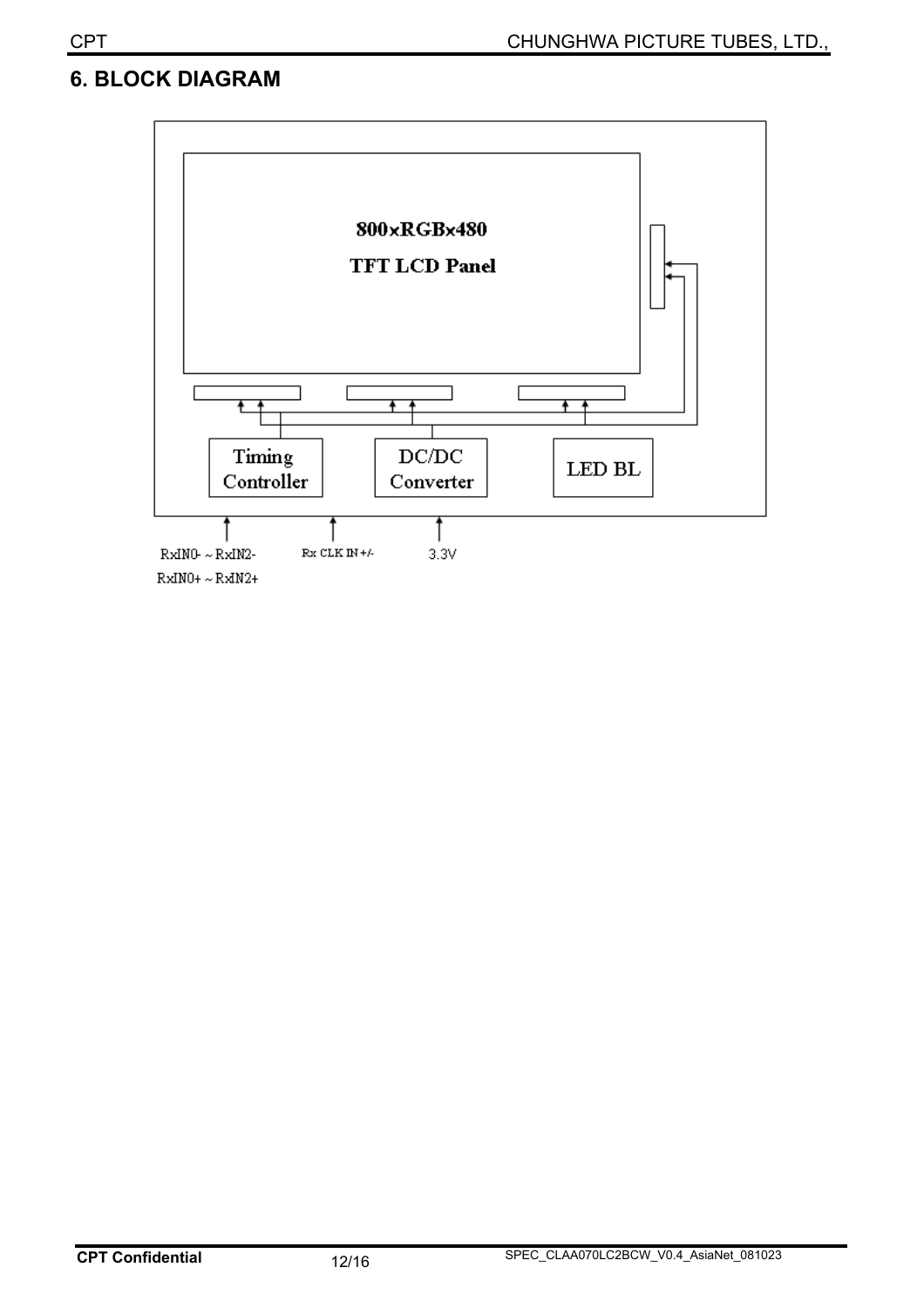## **7. MECHANICAL DIMENSION**

### 7.1 Front Side [Unit: mm]



General Tolerance =  $\pm 0.3$ 

#### 7.2 Reae Side [Unit: mm]



Note1:Un-indication tolerance is ±0.3mm Note2:CN2 Type : STARCONN 093F30-B0B01A Note 3 :Anode : black cable , Cathode : white cable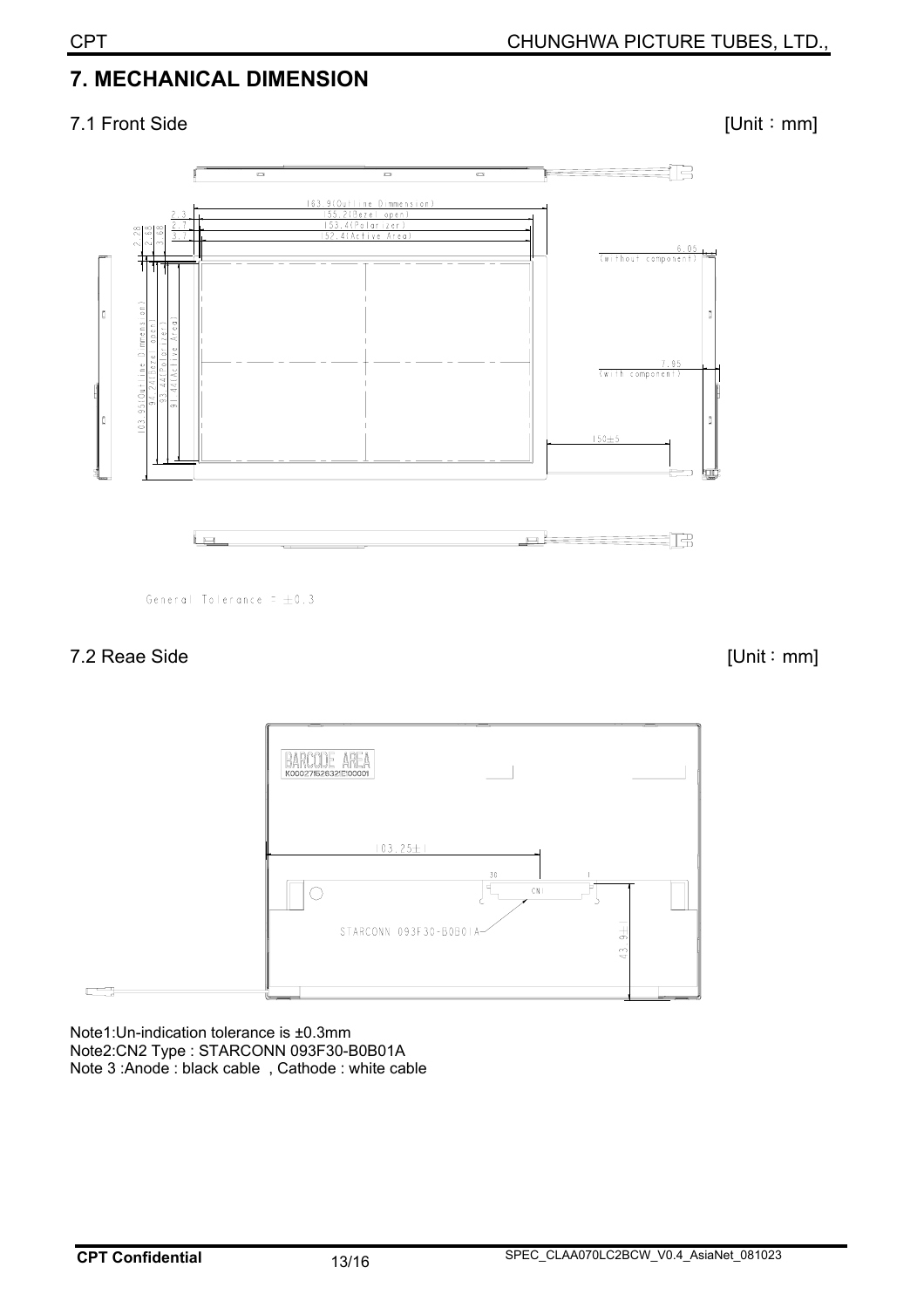## **8. OPTICAL CHARACTERISTICS**

|                                         | <b>ITEM</b> | <b>SYMBOL</b>   | <b>CONDITION</b> | MIN.           | TYP.           | MAX.           | <b>UNIT</b>     | <b>Remarks</b> |  |
|-----------------------------------------|-------------|-----------------|------------------|----------------|----------------|----------------|-----------------|----------------|--|
| Constrast Ratio                         |             | <b>CR</b>       | Point-5          | 300            | 400            | --             | --              | $*1)*2)*3)$    |  |
| Luminance (CEN)                         |             | Lw              | Point-5          | 400            | 500            | --             | $\text{cd/m}^2$ | $*1)*3)$       |  |
| <b>Luminance Uniformity</b>             |             | ΔL              |                  | 70             | 80             | --             | $\%$            | $*1)*3)$       |  |
| <b>Response Time</b><br>(White - Black) |             | $Tr+Tf$         | Point-5          |                |                | 20             | ms              | $*1)*3)$       |  |
| Viewing                                 | Horizontal  |                 | $CR \ge 10$      | 120            | 140            | $- -$          | $\circ$         | $*1)*2)$       |  |
| Angle                                   | Vertical    |                 | Point-5          | 90             | 110            |                | $\circ$         | *1)*2)         |  |
| Color<br>Coordinate                     | White       | Wx<br>Wy        |                  | 0.273<br>0.289 | 0.313<br>0.329 | 0.353<br>0.369 |                 | $*1)*3)$       |  |
|                                         | Red         | <b>Rx</b><br>Ry |                  | 0.535<br>0.292 | 0.575<br>0.332 | 0.615<br>0.372 |                 |                |  |
|                                         | Green       | Gx<br>Gy        | Point-5          | 0.290<br>0.525 | 0.330<br>0.565 | 0.370<br>0.605 |                 |                |  |
|                                         | <b>Blue</b> | Bx<br>By        |                  | 0.110<br>0.080 | 0.150<br>0.120 | 0.190<br>0.160 |                 |                |  |

[Note]

\*1) These items are measured by BM-5A (TOPCON) in the dark room. (no ambient light), viewing cone = 2° , 25°C±2°C ⋅ 60±10%RH, VCC=3.3V and IL=100mA, after 10 minutes operation.



<sup>\*2</sup>) Definition of contrast ratio: Measure contrast ratio on the # 5 points (refer to figure1). Contrast ratio is calculated with the following formula : Contrast Ratio (CR)= (White) Luminance of ON ÷ (Black) Luminance of OFF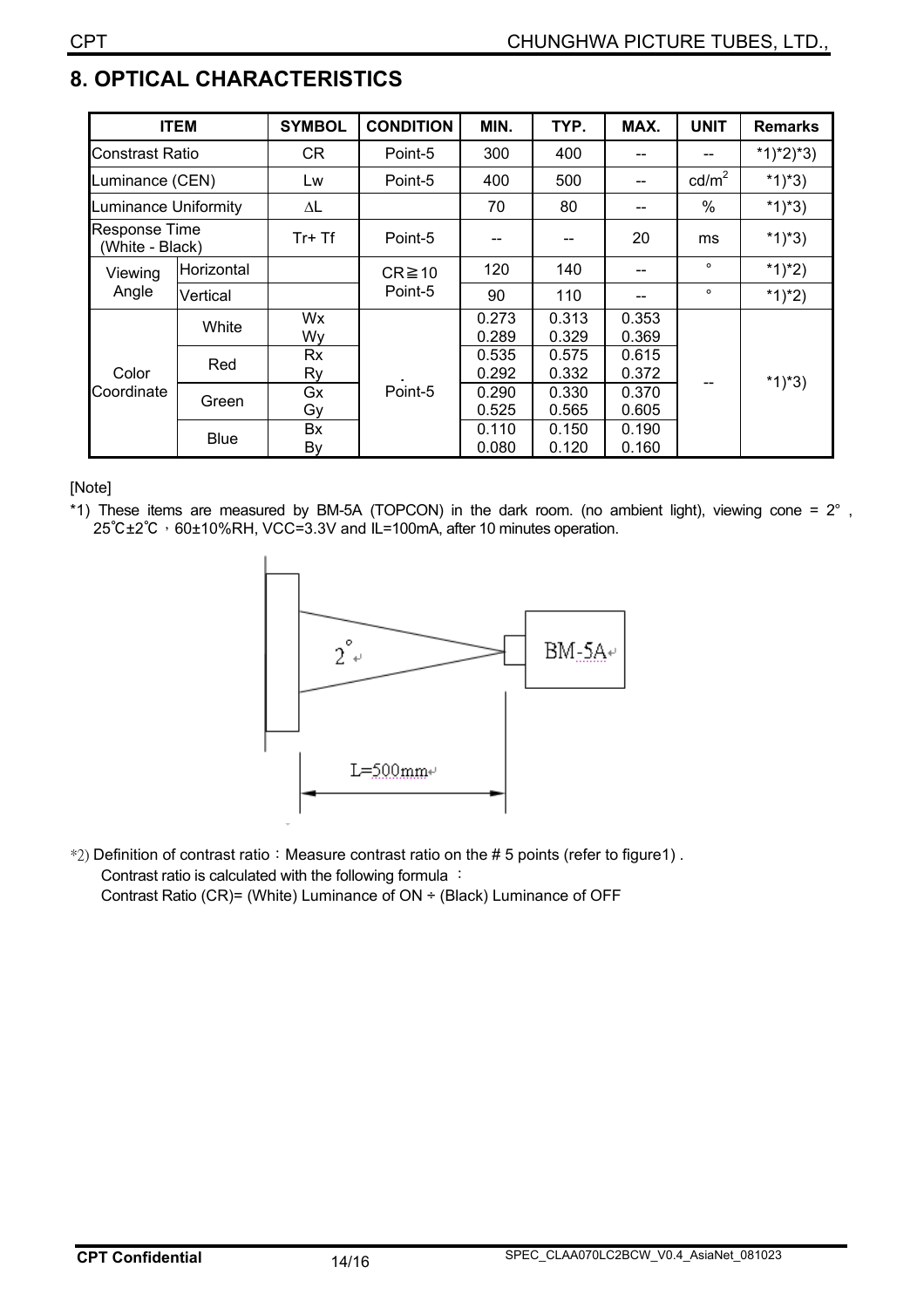<sup>\*3</sup>) Definition of Luminance Uniformity: Measure maximum luminance(L(MAX) )and minimum luminance (L(MIN) ) on the 9 points as figure 1(#1~#9 poin).

Luminance Uniformity is calculated with the following formula :



Fig.1 Measuring point

\*4) Definition of Viewing Angle( $\theta, \psi$ ),refer to Fig.2 as below: (EZ-CONTRAST (ELDIM))



Fig.2 Definition of Viewing Angle

\*5) Definition of Response Time. The response time is defined as the time interval between the 10% and 90% amplitudes.Refer to figure 3 as below.



Fig.3 Definition of Response Time